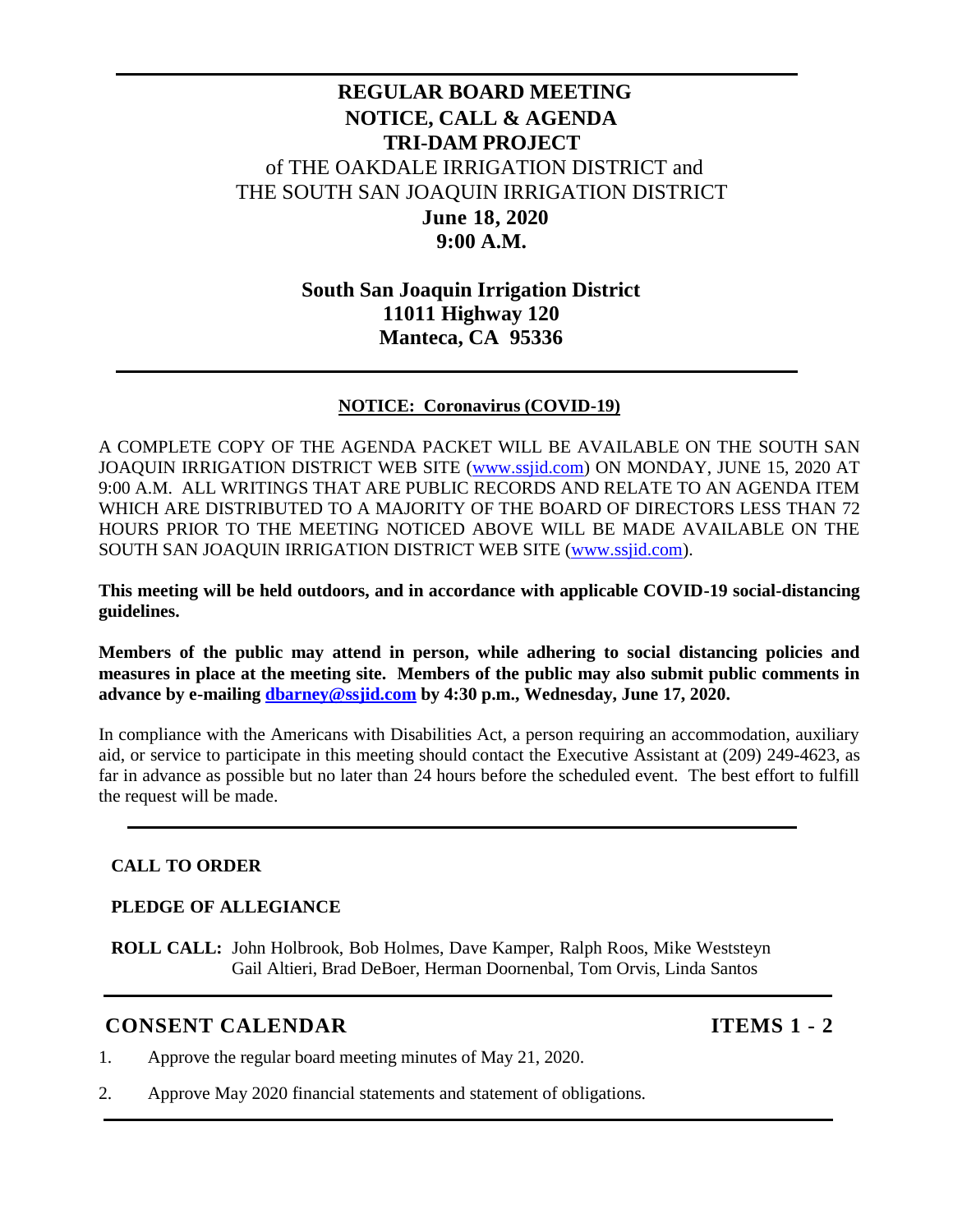# **ACTION CALENDAR ITEMS 3 - 8**

- 3. Discussion and possible action regarding Variance Request 2020-01 seeking a variance from the Shoreline Management Plan dock placement standard of 40' from the 510' contour elevation to 82' total, or 26' maximum from the lower deck area. Property is located within Lake Tulloch Shores at 446 Thomson Lane, Copperopolis, CA 95228. APN: 064-033-009.
- 4. Discussion and possible award of contract for the Beardsley A-bay Phase II maintenance repair project, authorizing the General Manager to sign the contract, and associated documents, including change orders, if deemed necessary.
- 5. Discussion and possible action regarding Condor's proposal to provide construction management, inspection and post construction services for the Beardsley A-Bay Phase II maintenance project, authorizing the General Manager to sign the professional services agreement.
- 6. Discussion and possible action to approve the Department of Water Resources Annual Dam Fees.
- 7. Discussion and possible action to approve combining the Operations Supervisor and the Maintenance Supervisor Position into one position – the Operations and Maintenance Manager – including discussion and possible approval of corresponding wage scale.
- 8. Discussion and possible action to approve unrepresented wage schedule as a result of the most recent salary survey.

## **DISCUSSION ITEM 9**

9. Stanislaus River Basin Plan

### **COMMUNICATIONS ITEMS 10 - 13**

- 10. Staff reports as follows:
	- a. General Manager Report
	- b. Maintenance Report
	- c. Operations Report
	- d. Compliance Report
- 11. Generation Report
- 12. Fisheries studies on the Lower Stanislaus River
- 13. Directors' Comments

## **CLOSED SESSION ITEM 14**

- 14. a. CONFERENCE WITH LEGAL COUNSEL ANTICIPATED LITIGATION Significant Exposure to Potential Litigation Government Code § 54956.9(d)(2) One (1) case
	- b. CONFERENCE WITH LEGAL COUNSEL ANTICIPATED LITIGATION Possible Initiation of Litigation Government Code § 54956.9(d)(4) One (1) case
	- c. CONFERENCE WITH LEGAL COUNSEL EXISTING LITIGATION Government Code § 54956.9(d)(1)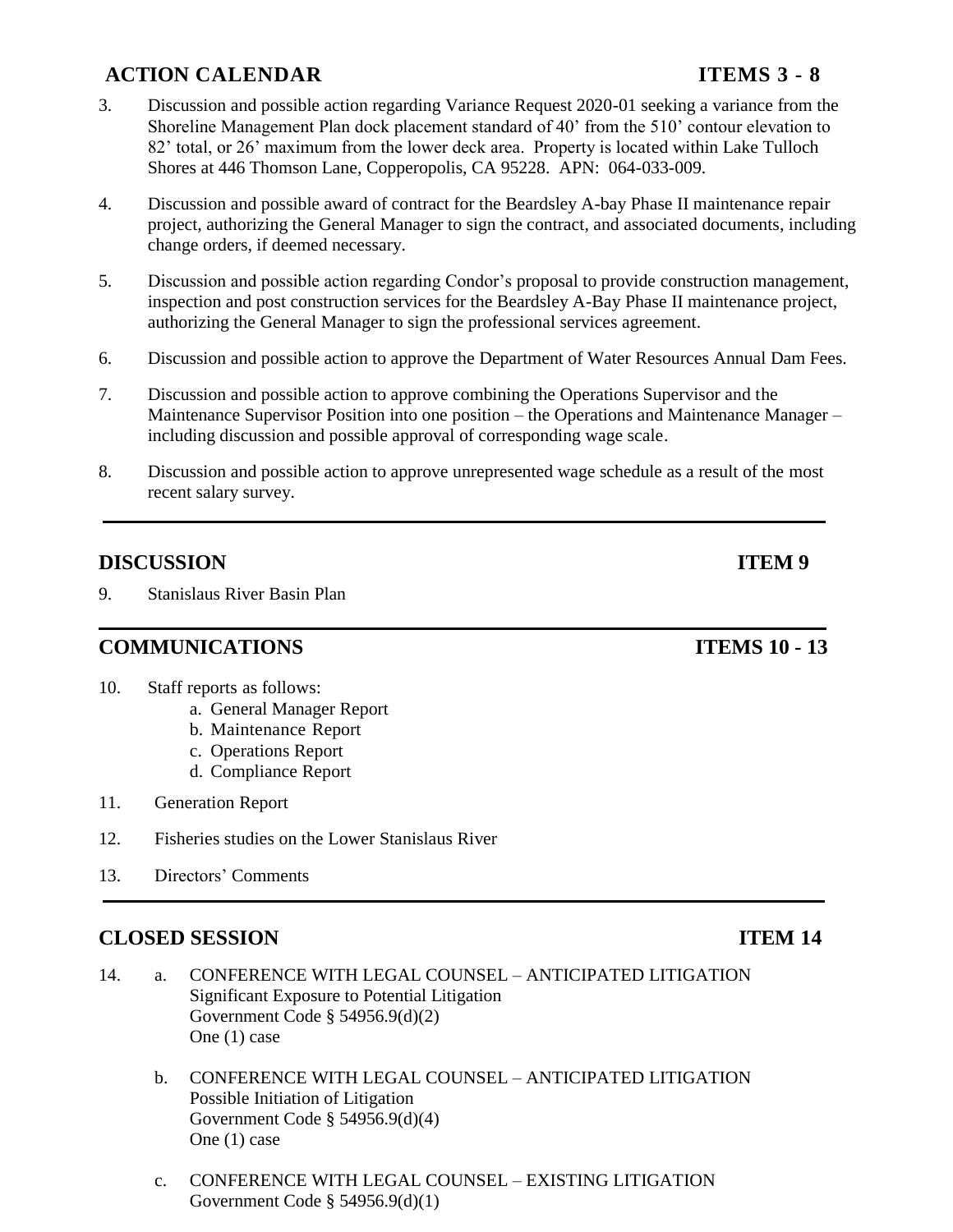Tri-Dam v. Scott Frazier Eastern District of California Case No. 1:20-cv-00408-NONE-SKO

Tri-Dam v. The Lakes Eastern District of California Case No. 19-cv-01536-DAD-EPG

Tri-Dam v. Preeshl Eastern District of California Case No. 1:20-cv-00571

California Natural Resources Agency, et al. v. Ross, et al. Eastern District of California Case No. 1:20-cv-426-DAD-EPG

Pacific Coast Federation of Fishermen's Association, et al. v. Ross, et al. Eastern District of California Case No. 1:20-cv-431-DAD-EPG

Genna Modrell, Susan Larson v. Oakdale Mutual Water Company LLC, South San Joaquin Irrigation District, Tri-Dam Project (19-CIV-07604) San Mateo Superior Court

d. PUBLIC EMPLOYMENT PERFORMANCE EVALUATION Government Code Section 54957(b)(1) Position: General Manager

## **ADJOURNMENT ITEM** 15

15. Adjourn to the next regularly scheduled meeting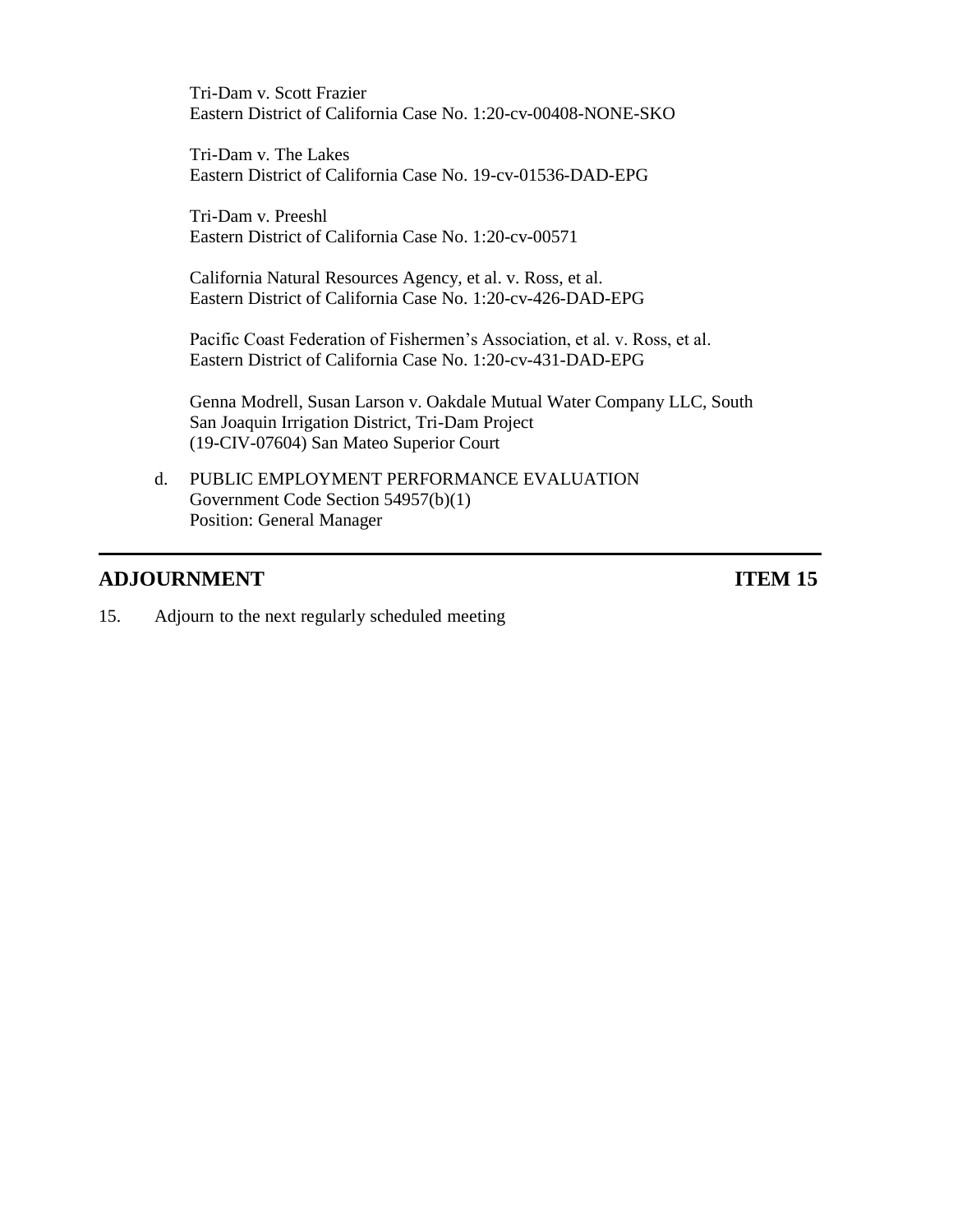# **REGULAR BOARD MEETING NOTICE, CALL & AGENDA TRI-DAM POWER AUTHORITY** of THE OAKDALE IRRIGATION DISTRICT and THE SOUTH SAN JOAQUIN IRRIGATION DISTRICT **JUNE 18, 2020**

Start time is immediately following the Tri-Dam Project meeting which begins at 9:00 AM

# **South San Joaquin Irrigation District\* 11011 Highway 120 Manteca, CA 95336**

## **\* SEE BELOW FOR INSTRUCTIONS REGARDING PUBLIC COMMENT AND PARTICIPATION**

### **NOTICE: Coronavirus (COVID-19)**

A COMPLETE COPY OF THE AGENDA PACKET WILL BE AVAILABLE ON THE SOUTH SAN JOAQUIN IRRIGATION DISTRICT WEB SITE [\(www.ssjid.com\)](http://www.ssjid.com/) ON MONDAY, JUNE 15, 2020 AT 9:00 A.M. ALL WRITINGS THAT ARE PUBLIC RECORDS AND RELATE TO AN AGENDA ITEM WHICH ARE DISTRIBUTED TO A MAJORITY OF THE BOARD OF DIRECTORS LESS THAN 72 HOURS PRIOR TO THE MEETING NOTICED ABOVE WILL BE MADE AVAILABLE ON THE SOUTH SAN JOAQUIN IRRIGATION DISTRICT WEB SITE [\(www.ssjid.com\)](http://www.ssjid.com/).

**This meeting will be held outdoors, and in accordance with applicable COVID-19 socialdistancing guidelines.**

**Members of the public may attend in person, while adhering to social distancing policies and measures in place at the meeting site. Members of the public may also submit public comments in advance by e-mailing [dbarney@ssjid.com](mailto:dbarney@ssjid.com) by 4:30 p.m., Wednesday, June 17, 2020.** 

In compliance with the Americans with Disabilities Act, a person requiring an accommodation, auxiliary aid, or service to participate in this meeting should contact the Executive Assistant at (209) 249-4623, as far in advance as possible but no later than 24 hours before the scheduled event. The best effort to fulfill the request will be made.

### **CALL TO ORDER**

**ROLL CALL:** John Holbrook, Bob Holmes, Dave Kamper, Ralph Roos, Mike Weststeyn Gail Altieri, Brad DeBoer, Herman Doornenbal, Tom Orvis, Linda Santos